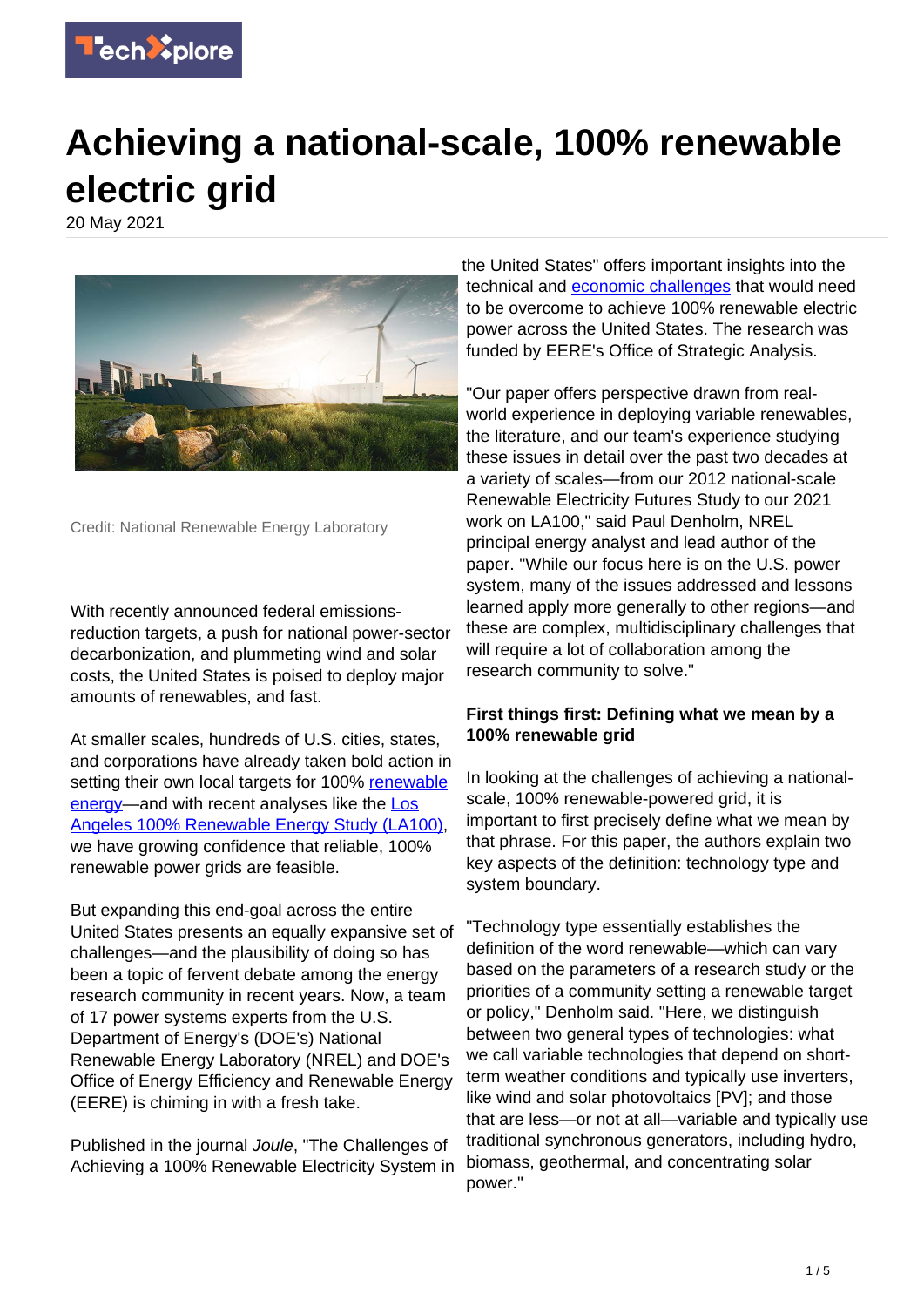

In this paper, 100% renewable systems are not limited to only variable technologies like solar PV and wind. However, because non-variable renewable resources are usually geographically constrained, the authors generally assume variable ones would make up a large fraction of a 100% renewable grid at the national scale.

When it comes to defining the system boundary, the authors require the grid to physically operate with a 100% renewable energy supply at all times. This contrasts with systems, businesses, or corporate entities that achieve 100% renewable targets using renewable energy credits, offsets, or other financial mechanisms.

### **What we know, what we think we know, and what we do not know**

To frame the most critical questions and propose a research agenda toward solutions, the authors explore the increasing contribution of renewables in the power system can economically balance supply the U.S. electricity system along three lines: 1) what we know based on real-world experience, 2) what we think we know based on grid planning and operation studies, and 3) what we do not know without additional study or experience.

"Our emphasis is on questions we think can be addressed through technology development and engineering, but we recognize that other topics are critically important—from siting considerations, to energy equity concerns, to policy, regulatory, and market design challenges," Denholm said. "We want to clear a path for resolving the technical and economic issues so that we can better address other complex aspects of the power system transition."

Rather than focusing solely on the end goal of a 100% renewable grid, the team looks at how the challenges of incorporating renewables change with increasing deployment. This is partly due to the lack of detailed engineering analysis of 100% renewable systems at the national scale—but also because practical plans for achieving the target would not be developed from a blank slate. Robust 100% renewable solutions must consider how to optimally use existing power system assets.

"Ultimately, the engineering challenges, costs, and benefits of renewables vary as a function of their share of the generation mix," Denholm said. "100% is just one point on a continuum, so exploring costs and benefits at all levels of renewable deployment is useful."

Within this framework, the paper organizes the techno-economic challenges of achieving 100% renewables across all timescales into two categories: 1) economically maintaining a balance of supply and demand (referred to as the Balance Challenge) and 2) designing technically reliable and stable grids using largely inverter-based resources like wind and solar (referred to as the Inverter Challenge).

# **The balance challenge: Economically matching supply with demand**

The Balance Challenge boils down to making sure and demand at a variety of timescales—from the critical seconds-to-minutes scale required to withstand unexpected outages, to the seasonal scale that matches scheduled power plant outages and maintenance with periods of lower demand.

"Variable resources are just that—variable—so they inherently fluctuate across various timescales," Denholm said. "There's what we call a diurnal mismatch between the timing of peak demand and when solar and wind generation are highest during the day, which we see in phenomena like the duck curve. Beyond that, there's a significant seasonal mismatch between wind, solar, and demand patterns that is even more challenging to address."



Fraction of Annual Energy from Renewable Energy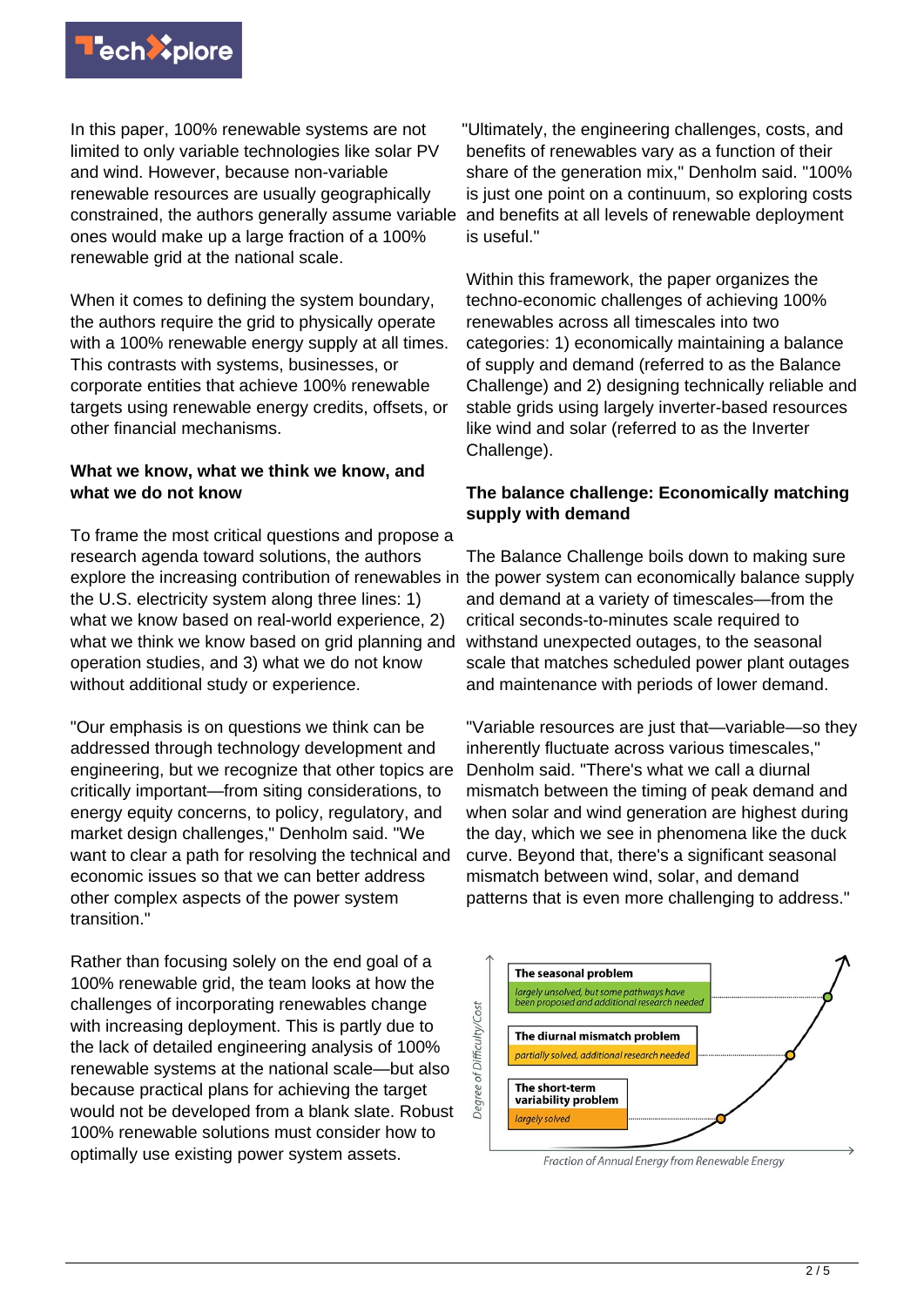

Credit: National Renewable Energy Laboratory

This chart from the paper conceptually illustrates the Balance Challenge in terms of how expected costs and challenges may change with increasing deployment of renewables. At current levels, renewable energy is cost-competitive with traditional generation sources in many regions of the United States because the utility industry has been able to cost-effectively address the hourly and sub-hourly variability.

Beyond these levels, we reach the second zone, where studies have explored how the diurnal mismatch problem might be cost-effectively addressed to reach annual contributions in the range of 80% renewables. But beyond this point, in **So what do we not know?** the third zone, the seasonal mismatch issue may require technologies that have yet to be deployed at large scale—so their costs and requirements are unclear.

# **The inverter challenge: Designing reliable, stable grids that rely on inverter-based resources**

The Inverter Challenge is similar to the Balance Challenge in that they both involve balancing supply and demand on various timescales. But the Inverter Challenge is different in that concerns are narrowly focused on a set of specific engineering considerations, as opposed to the broader economic issues associated with the Balance Challenge.

The Inverter Challenge is all about issues associated with transitioning to a grid dominated by inverter-based resources (IBRs)—primarily wind and when it comes to the future, there are many solar PV generation, along with battery storage.

Most electrical energy in the United States is currently derived from turbines coupled to synchronous generators; the generators are electrically coupled and rotating at the same frequency. To provide a reliable and stable grid, system planners and operators have leveraged several inherent characteristics of synchronous

generators, including rotational inertia (stored kinetic energy in large rotating masses) and the ability to inject large amounts of current into the grid. These characteristics are the basis of traditional powersystem stability and protection.

"Inverter-based resources have very different characteristics compared to synchronous generators, including a lack of physically coupled inertial response and, historically, a limited ability to provide large amounts of current under fault conditions," said Ben Kroposki, director of NREL's Power Systems Engineering Center and co-author of the paper. "So, as we rely more on inverterbased resources, they will need to provide services currently provided by synchronous generators—which may mean changes in the way the power system is controlled and protected."

The paper explores both the Balance Challenge and the Inverter Challenge in detail—including the significant unanswered questions that remain when it comes to getting close to or achieving 100% renewables at a national scale for all hours of the year.

"There is no simple answer to how far we can increase renewable deployment before costs rise dramatically or reliability becomes compromised," Denholm said. "As far as the 'last few percent' of the path to 100%, there is no consensus on a clear cost-effective pathway to address both the Balance Challenge and the Inverter Challenge at the national scale.

"Studies have found no specific technical threshold at which the grid 'breaks," and we can't just extrapolate from previous cost analyses because, nonlinearities and unknown unknowns—things we don't even know we don't know yet."

The authors say additional research is needed to evaluate the suite of technologies that can help ensure renewable supply matches demand patterns across all time periods—and that we will need significant engineering and design to transition the grid from one that is dependent on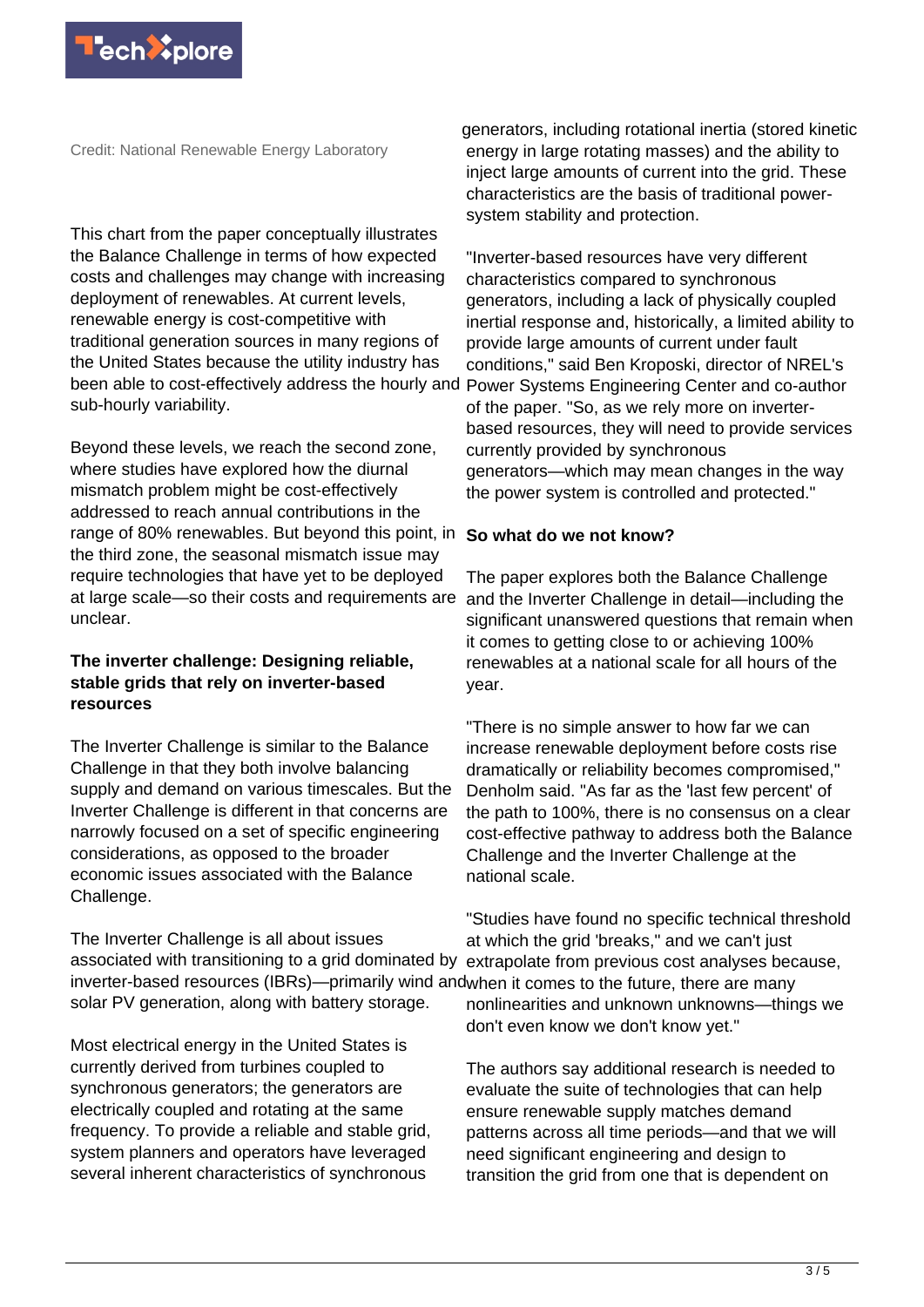

synchronous machines to one that is based on inverters.

# **Where do we go from here? A call for collaboration—and continuous re-evaluation**

Realizing a high renewable electricity future for the United States will require more than just addressing the Balance and Inverter Challenges—including addressing resource access, environmental, market, and human behavior issues that themselves can affect the design and pace of getting to 100% renewable electricity. These are complex, multidisciplinary challenges that cannot be solved by any one entity and will require collaboration across technical research communities, academia, labs, and industry.

"The unanswered questions in our paper provide a research agenda for the analysis, technology R&D, and engineering needed to achieve cost-effective 100% renewable systems," said Dan Bilello, director of NREL's Strategic Energy Analysis Center and co-author of the paper. "Not only do we need new tools and data sets to advance future studies, but we need more uniform terminology and Laboratory facilitated interaction between researchers and research organizations, especially across different fields."

What's more, the authors point to a need to continuously re-examine the most effective pathway toward national emissions reduction and decarbonization goals—whether that is through 100% renewable electricity or through another combination of low-carbon technologies.

"Right now, it's difficult to establish an economic basis for achieving these environmental benefits in a grid powered exclusively by renewables," Denholm said. "Economically reducing overall emissions will likely involve achieving very high—but potentially below 100%—renewable generation while also focusing on decarbonizing other sectors, or keeping non-renewable but low-carbon resources in the mix."

The LA100 study—while not at the national scale—found that electrifying the vehicles and buildings sectors can lead to substantial

improvements in air quality—and that realizing these benefits is principally a matter of achieving high energy efficiency and electrification, independent of any particular renewable energy pathway for the power sector. LA100 also found that technology restrictions result in higher costs when it comes to meeting the last 10% of electricity demand with renewable energy—with minimal incremental emissions reductions.

"Looking ahead, continued research, analysis, and an adaptable approach to technology solutions will help guide the electricity industry and increase our odds of achieving the decarbonization goals we're ultimately targeting when we talk about 100% renewables," Denholm said.

 **More information:** Paul Denholm et al, The challenges of achieving a 100% renewable electricity system in the United States, Joule (2021). [DOI: 10.1016/j.joule.2021.03.028](http://dx.doi.org/10.1016/j.joule.2021.03.028)

Provided by National Renewable Energy